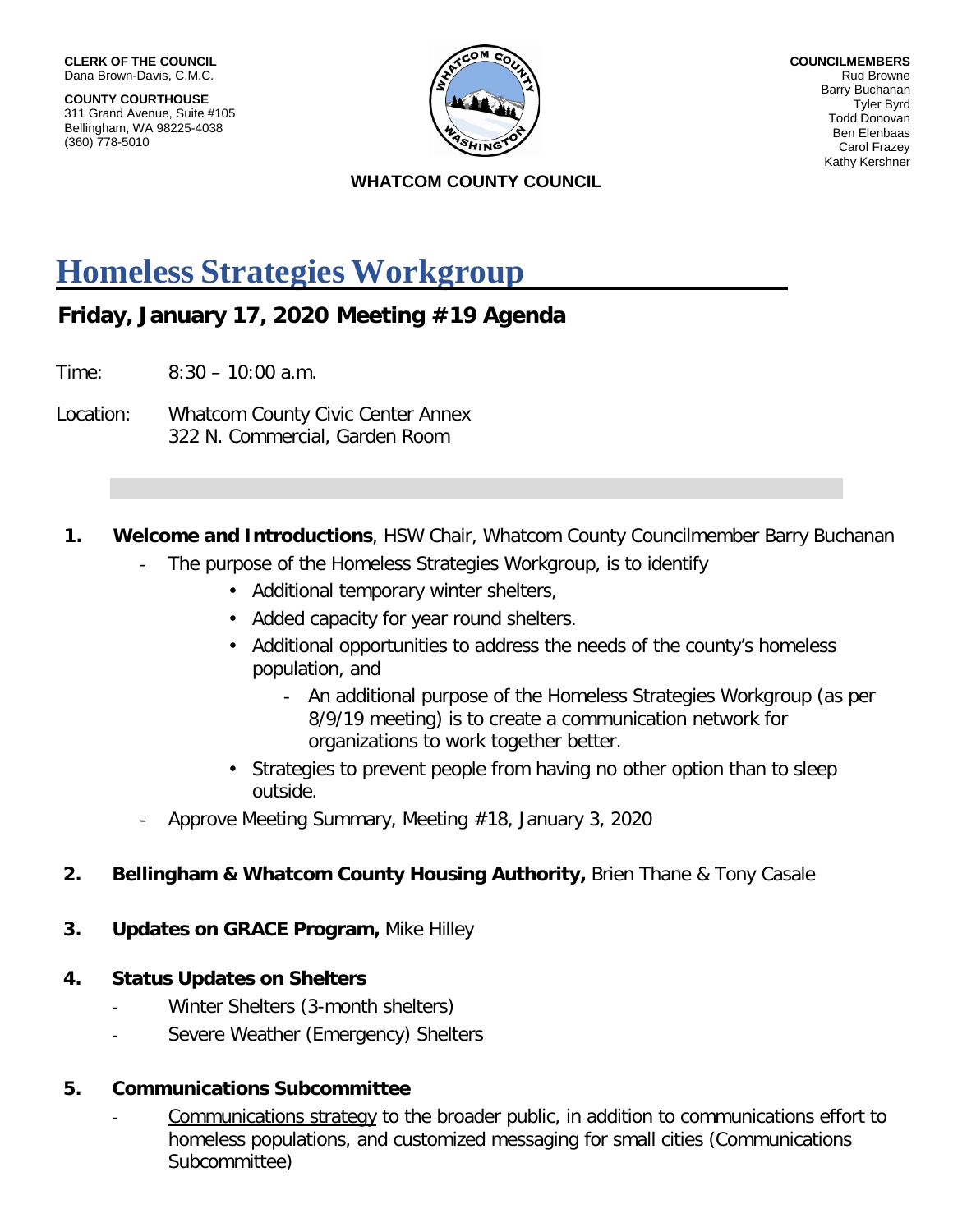- Near term needs
- Long term services (toward permanency)
- Broader community (education, engagement, coordinated messaging)

#### **6. Action Items**

- Develop an HSW call to action in 2020 identify recommendations of the HSW and identify agencies or policy makers to ask. (Mike Parker, Councilmember Buchanan)
	- Discussed at 1/3/2020 meeting
- Centralized information
	- Councilmember Buchanan will look into the feasibility of setting up the infrastructure for information screen at several locations.
- Rest Stop
	- Unity Care (Chris Kobdish) funding, location, and implementation (in partnership with Opportunity Council – Presentation at HSW on 1/31/2020
	- Identify additional rest stop locations and operators (varied types)
- BasicsPNW (Carmen Gilmore, Brittany Jones)
	- Sign contract with Bellingham and County for permanent locker operations.
	- Identify long-term management of lockers
- Safe Parking (Tara Sundin, Rick Sepler) identify locations in Bellingham
	- Rick Sepler to present to City Council on effort to identify partners for safe parking site, and potential request for funding (ref 1/3/2020 HSW mtg)
- Shelters
	- Ann Beck to discuss with Anne Deacon the options for revisiting temperature thresholds
	- ⋅ Ann Beck to seek update on special population small shelters from Rachel at Peace Health
	- ⋅ Lengthen the 30-minute shelter check in window
	- Identify city and county owned properties as potential shelter locations (requested by Commissioner Shepard)
	- ⋅ HomesNow (Markis Stidham) Identify sites for future tiny home villages in Bellingham and in the County. ¼ acre with electricity.
	- Secular shelters identify more spaces at secular shelters
	- ⋅ Partner with Lummi Nation on shelters and housing opportunities (Nick Lewis)
	- ⋅ Shelter operators Shelter space is available through the Port (as per Commissioner Shepard) – need to identify operations
	- ⋅ East Whatcom Regional Resource Center- (Karen Burke) potential shelter facility location for east Whatcom County residents in need of warmth during severe weather. Need to identify operations.
	- ⋅ Online applications for shelter (Markis Stidham) potential app
	- WTA Transit Station identify staff and volunteers for an emergency shelter
- Create an asset map. Summarize information on number of beds and locations (requested by Commissioner Shepard)
	- ⋅ Councilmember Buchanan volunteered to work with the City, Chris and Ann on identifying gaps in assets.